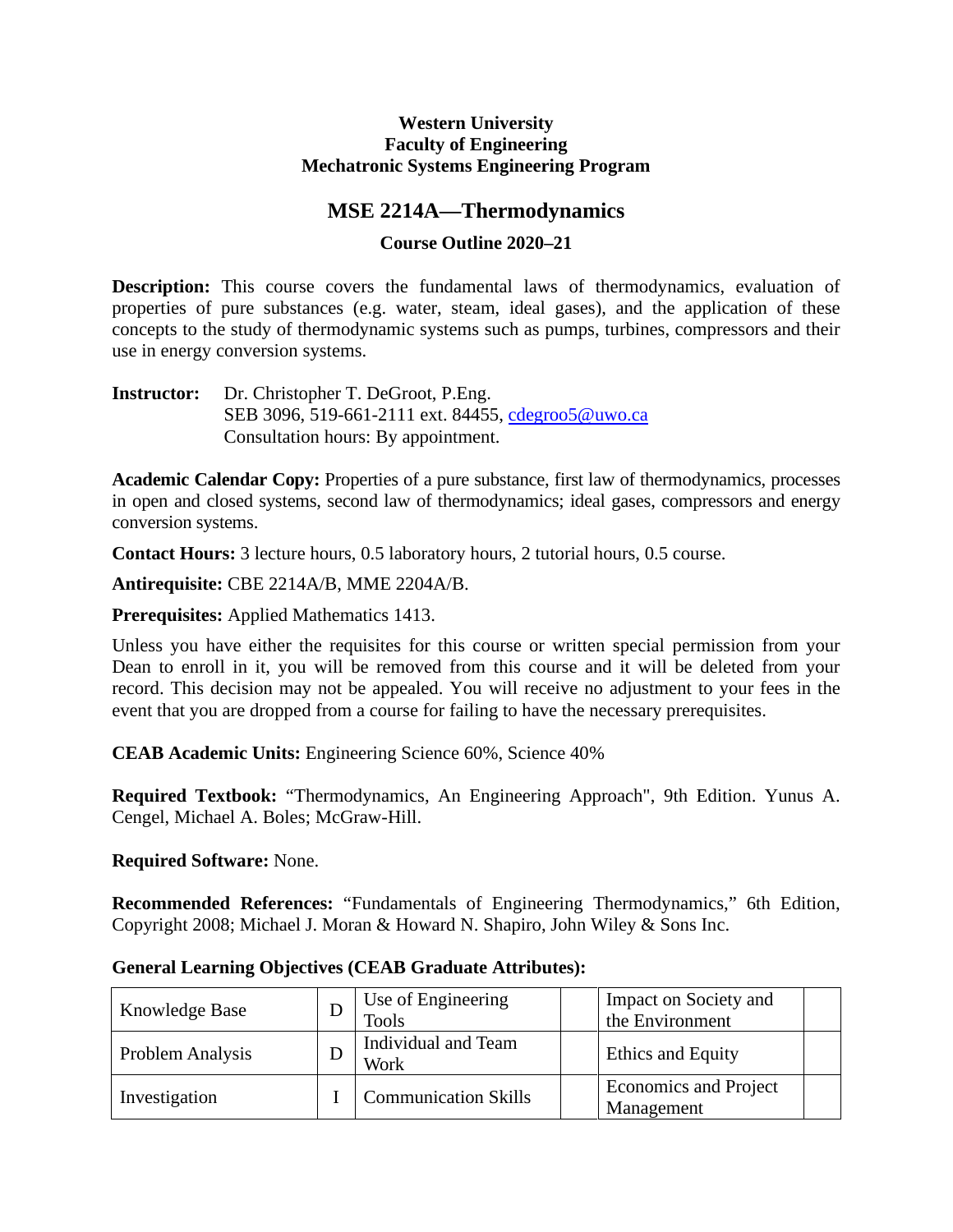| Design |  | Professionalism |  | Life-Long Learning |  |
|--------|--|-----------------|--|--------------------|--|
|--------|--|-----------------|--|--------------------|--|

Notation: *x* represents the content level code as defined by the CEAB. blank = not applicable;  $I =$ introduced (introductory);  $D =$  developed (intermediate) and  $A =$  applied (advanced).

## **Topics and Specific Learning Objectives:**

#### **1. Introduction and definitions**

At the end of this section, students will be able to:

- **a.** Understand any apply the definitions of work, energy, and heat
- **b.** Understand the concept of a thermodynamic system, be able to classify a system as closed, isolated, or open, and identify transfers of energy via work and heat

## **2. Properties of a pure substance**

At the end of this section, students will be able to:

- **a.** Understand the concepts of thermodynamic state, equilibrium, simple compressible substances, and the state postulate
- **b.** Evaluate the thermodynamic properties of a pure substances in any phase, or combination of phases, using thermodynamic tables

## **3. First law of thermodynamics**

At the end of this section, students will be able to:

- **a.** Apply first law of thermodynamics to closed and open systems and represent processes using property diagrams
- **b.** Derive simplified forms of the first law, starting from the general form, for common thermodynamic systems including pumps, compressors, turbines, etc.

# **4. Power and refrigeration cycles**

At the end of this section, students will be able to:

- **a.** Analyze the operation of steam power cycles and refrigeration cycles
- **b.** Calculate the thermodynamic efficiencies of devices operating in a cycle and determine the maximum possible efficiency in the reversible limit

### **4. Second law of thermodynamics**

At the end of this section, students will be able to:

- **a.** Understand the Clausius and Kelvin-Planck statements of the second law, and demonstrate their equivalency
- **b.** Understand the concepts of entropy, reversible processes, irreversibilities, and disorder in systems

# **5. Entropy changes of closed, open, reversible, and irreversible systems**

At the end of this section, students will be able to:

- **a.** Evaluate the entropy change within closed, open, reversible, and irreversible systems undergoing a thermodynamic process
- **b.** Identify the entropy transfer associated with work and heat transfer
- **6. First and second law relationships and the universal principle of entropy increase** At the end of this section, students will be able to: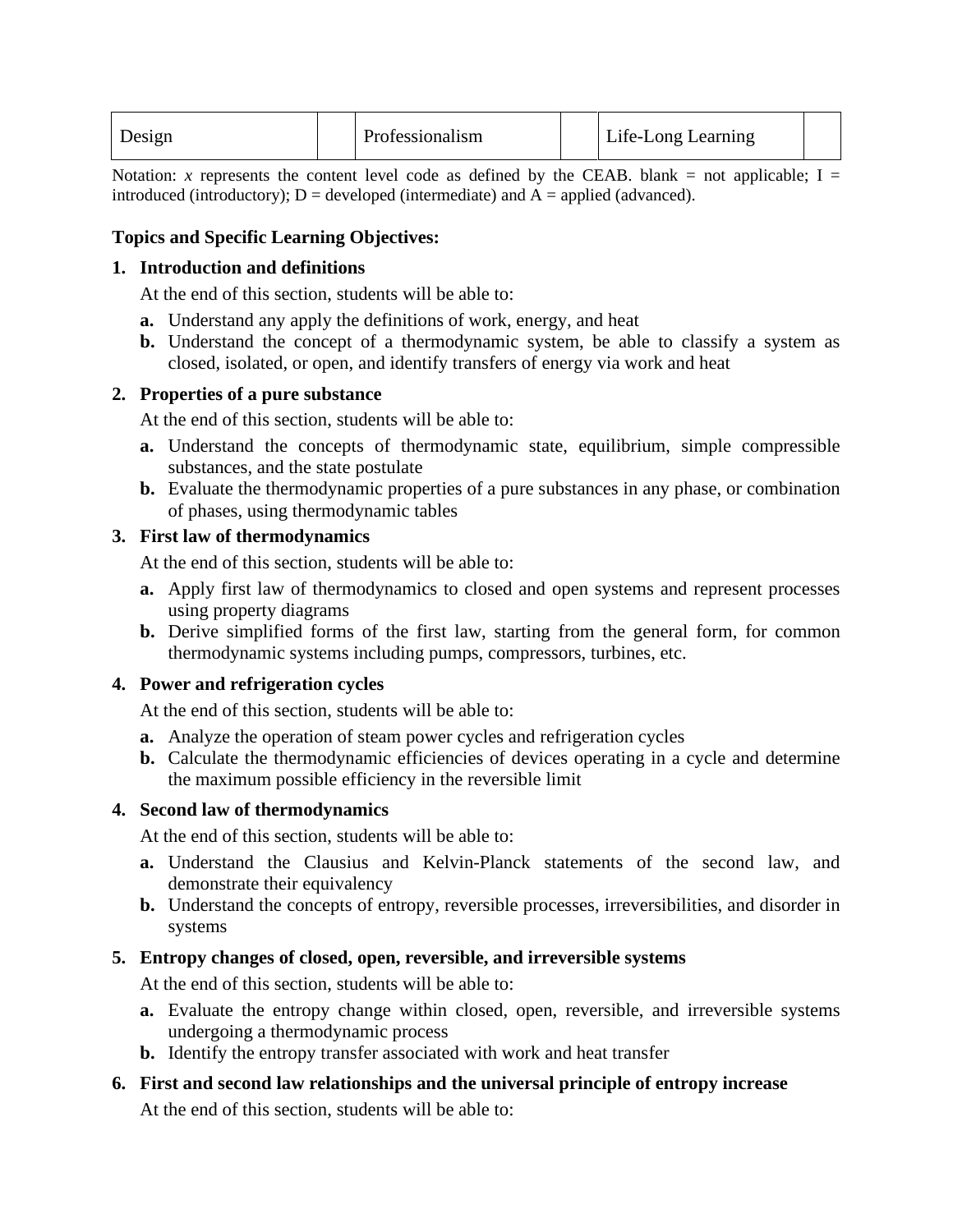- **a.** Apply the first and second law to solve thermodynamics problems
- **b.** Understand the concept of entropy increase and its application to thermodynamic systems
- **c.** Determine whether or not processes are theoretically possible, based on second law analysis

# **Evaluation:**

| <b>Course Component</b>          | Weight |
|----------------------------------|--------|
| <b>Weekly Tutorial Exercises</b> | 10%    |
| Participation                    | 10%    |
| Laboratory                       | 10%    |
| Midterm                          | 25%    |
| <b>Final Examination</b>         | 45%    |

**Homework Assignments:** Ungraded homework assignments containing suggested practice problems will be assigned on a weekly basis. Solutions will be provided the following week and will be discussed in tutorial.

**Tutorial Exercises:** Exercises will be assigned in most tutorial sessions for grading. Students may work in small groups assigned by the instructor. Students may also elect to work alone in the event that circumstances prevent them from collaborating with their peers (e.g. Internet connectivity issues). Students will have full access to their notes, textbooks, calculators, etc. A maximum of one hour will be given to complete the exercise. A maximum of 10 exercises will be assigned. Students will be allowed to drop their lowest 2 grades from the calculation of their overall tutorial exercise grade.

**Participation:** Students will be assigned a time slot during the scheduled lecture periods where they will be able to interact with the instructor and/or teaching assistants. A participation grade will be assigned based on attendance to these sessions as well as the level of student interaction.

**Laboratory:** There will be two lab exercises assigned. Lab demonstrations will be communicated by pre-recorded videos. Lab data will be sent to students for analysis. Calculations must be submitted for grading at the time designated by the instructor.

**Midterm:** There will be one midterm test. The midterms will be closed book. An equation aid and thermodynamics tables will be provided. Non-programmable calculators are permitted. Students are required to use the ProctorTrack software during the test. The tentative date and time of the midterm is October 27 during the tutorial period. This will be confirmed on the course OWL page in advance of this date.

**Final Examination:** The final examination will take place during the regular examination period and will be 3 hours in duration. The final exam will be closed book. An equation aid and thermodynamics tables will be provided. Non-programmable calculators are permitted. Students are required to use the ProctorTrack software during the test.

**Course Policies:** The following course-specific policies will be enforced throughout the course:

Computing requirements: All students are to ensure that they have a functional camera and microphone connected to their computer (irrespective of Windows or Mac-based). These two accessories will be required for all term tests, final exam, as well as when asking questions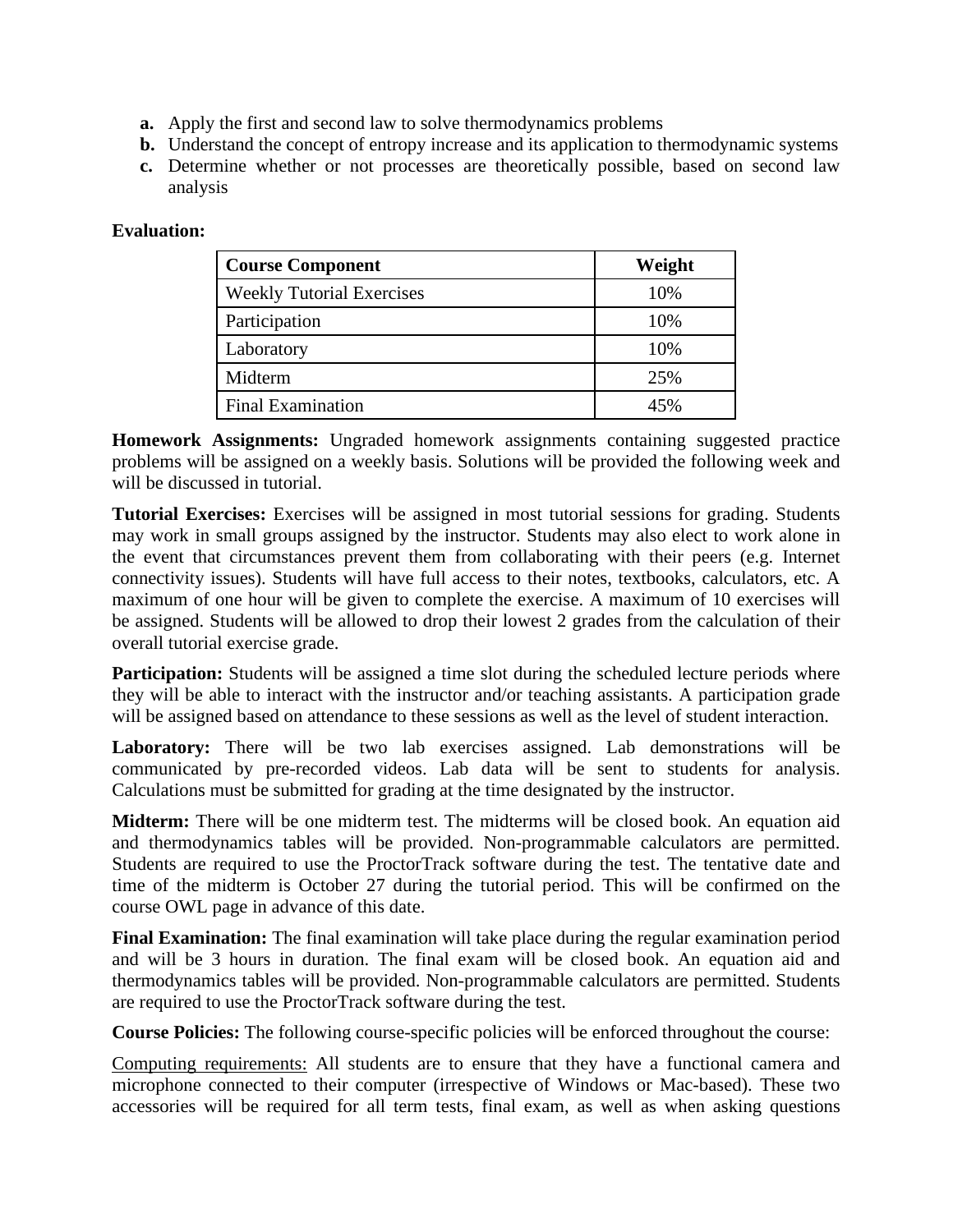during synchronous/live sessions or when working on in-tutorial assignments. The complete hardware specifications for Proctortrack-monitored tests are listed here: <https://www.proctortrack.com/tech-requirements/>

Tutorial exercises: All tutorial exercises must be submitted the end of the designated writing period. No late submissions will be accepted. There are no make-up options regardless of the reason for which the exercise was missed. Of the maximum of 10 exercises, the lowest 2 grades will not be counted towards the student's grade.

Laboratory sessions: Submission of the laboratory exercises is mandatory to pass the course. All lab data and calculations must be handed in by the designated time for grading. Should a student neglect to submit their lab on time, a grade of zero may be given. The student still must complete the lab in order to be eligible to pass the course.

Midterm tests: No make-up midterm options will be offered, regardless of the circumstances for which the midterm test was missed. If a student misses a midterm test, the student must follow the Instructions for Students Unable to Write Tests and provide documentation to Undergraduate Services within 24 hours of the missed test. If a student is going to miss the midterm examination for religious reasons, they must inform the instructor in writing within 48 hours of the announcement of the exam date or they will be required to write the exam. Missing a midterm test with academic consideration will automatically shift the weight of the missed midterm test to the final exam. If no reasonable justification for missing a midterm test is provided, then the student will receive a grade of zero for the test.

Final examination: To obtain a passing grade in the course, a mark of 60% or more must be achieved on the final examination. A final examination mark  $< 60\%$  will result in a final course grade of 48% or less. If the above conditions are not met, your final grade cannot be greater than 48%. Students who have failed this course (i.e., final average < 50%) must repeat all components of the course.

Exams/tests monitored by ProctorTrack: The primary intent is to use Proctortrack as the sole remote proctoring solution throughout the course. However, if certain temporary difficulties will prevent the use of Proctortrack, Zoom might be used as an alternative term test/exam invigilation tool. If Zoom will be used for term test/exam invigilation, you will be required to keep your camera on for the entire session, hold up your student card for identification purposes, and share your screen with the invigilator if asked to do so at any time during the exam. The exam session using Zoom will not be recorded. Proctortrack will require you to provide personal information (including some biometric data). The session will be recorded. By taking this course, you are consenting to the use of this software. More information about remote proctoring is available in the Online Proctoring Guidelines at the following link:

[https://www.uwo.ca/univsec/pdf/onlineproctorguidelines.pdf.](https://www.uwo.ca/univsec/pdf/onlineproctorguidelines.pdf)

Completion of this course will require you to have a reliable internet connection and a device that meets the system and technical requirements for both Zoom and Proctortrack. Information about the system and technical requirements are available at the following links:

<https://www.proctortrack.com/tech-requirements>

<https://support.zoom.us/hc/en-us>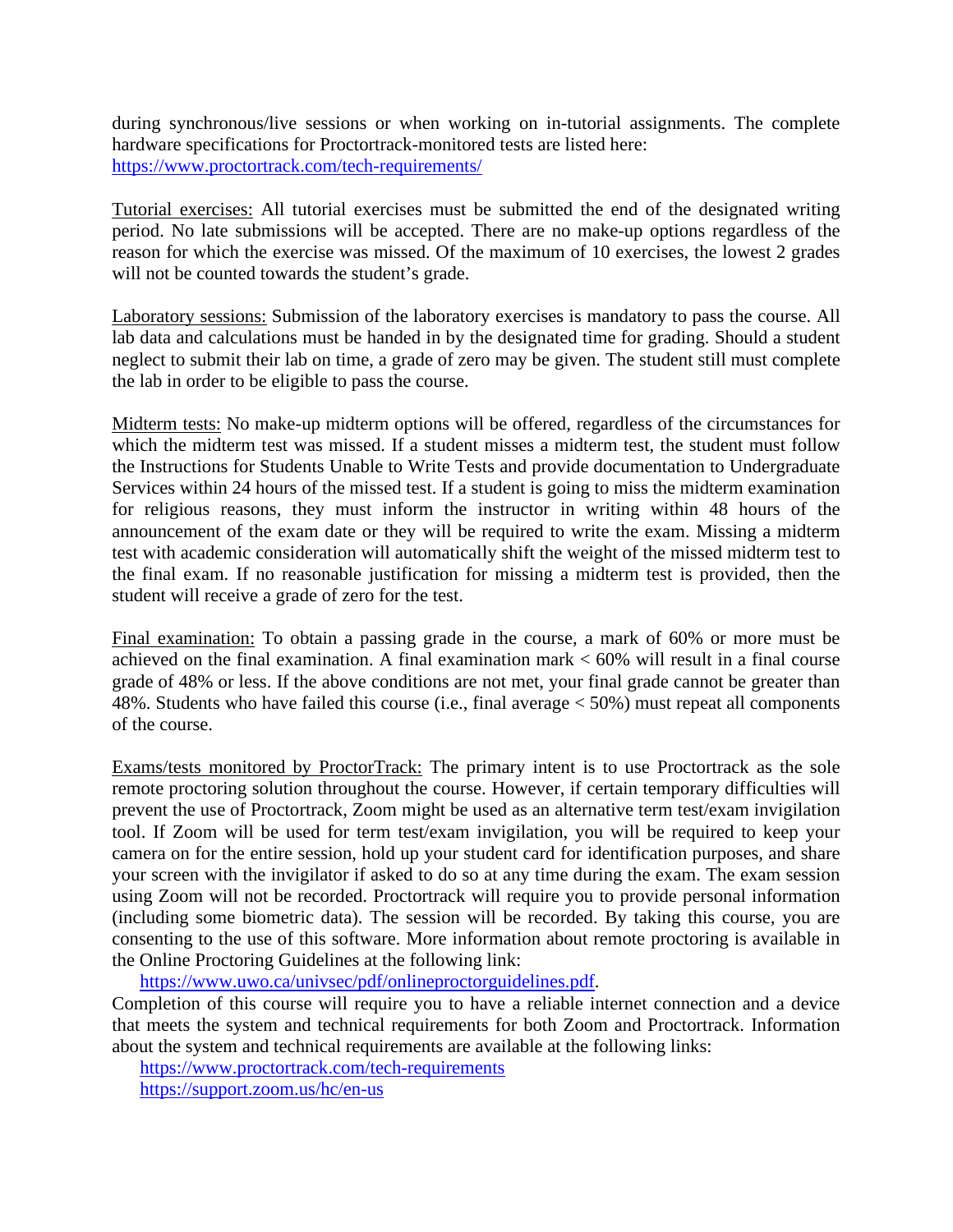If, for any reason, an examination monitored by ProctorTrack software is interrupted, the student will be subject to an oral examination in place of the written exam. In the event of an interruption, the student is required to immediately notify the instructor. The oral exam will take place as soon as possible thereafter, once a connection is re-established.

Online Class Demeanor/Netiquette: Some components of this course will involve online interactions. To ensure the best experience for both yourself and your classmates, please abide the following rules:

- All live sessions will take place via Zoom meetings. The links to be accessed for each class will be distributed through OWL.
- You will be required to authenticate in the Zoom meeting with your Western credentials **only** (SSO authentication on the westernuniversity.zoom.us domain). In the event you attempt to authenticate in the Zoom meeting with different credentials, you will be removed from the online session without any warning.
- Ensure that your Zoom participant name matches the one from the official class roster. Failure to do so will mean that you will be removed from the online session without any warning.
- To minimize the background noise, please mute your microphone for the duration of class unless speaking. Only speak once invited to speak by the instructor. Failure to do so might result in your immediate removal from the meeting.
- Do not share your screen during the meeting unless asked by the instructor.

The course instructor will act as moderator of the online live session and will attempt to answer the questions received from Zoom meeting participants. In this regard, please consider the following:

- If you wish to speak during the live meeting, please use the "raise hand" feature in Zoom and wait for the instructor to nominate you to speak.
- Zoom keeps track of the order in which the "raise hand" feature was activated by each participant. Meeting participants will be asked to speak in the Zoom indicated order.
- Please remember to unmute your microphone and turn on your video camera (if turned off) before speaking.
- Please self-identify yourself at the beginning of your comment.
- Please remember to mute your microphone after speaking (unless directed otherwise).
- Please put down your "virtual hand" after speaking.

Some general considerations pertaining to "netiquette":

- Be courteous with all Zoom meeting participants.
- Be professional in all online postings and questions.
- Please note that disruptive behavior of any type to occur during online classes (including inappropriate use of the chat function) is unacceptable.
- Students found guilty of "Zoom-bombing" a class or of other serious online offenses may be subject to disciplinary measures covered by the Code of Student Conduct.

**Use of English:** In accordance with Senate and Faculty Policy, students may be penalized up to 10% of the marks on all assignments, tests, and examinations for improper use of English. Additionally, poorly written work with the exception of the final examination may be returned without grading. If resubmission of the work is permitted, it may be graded with marks deducted for poor English and/or late submission.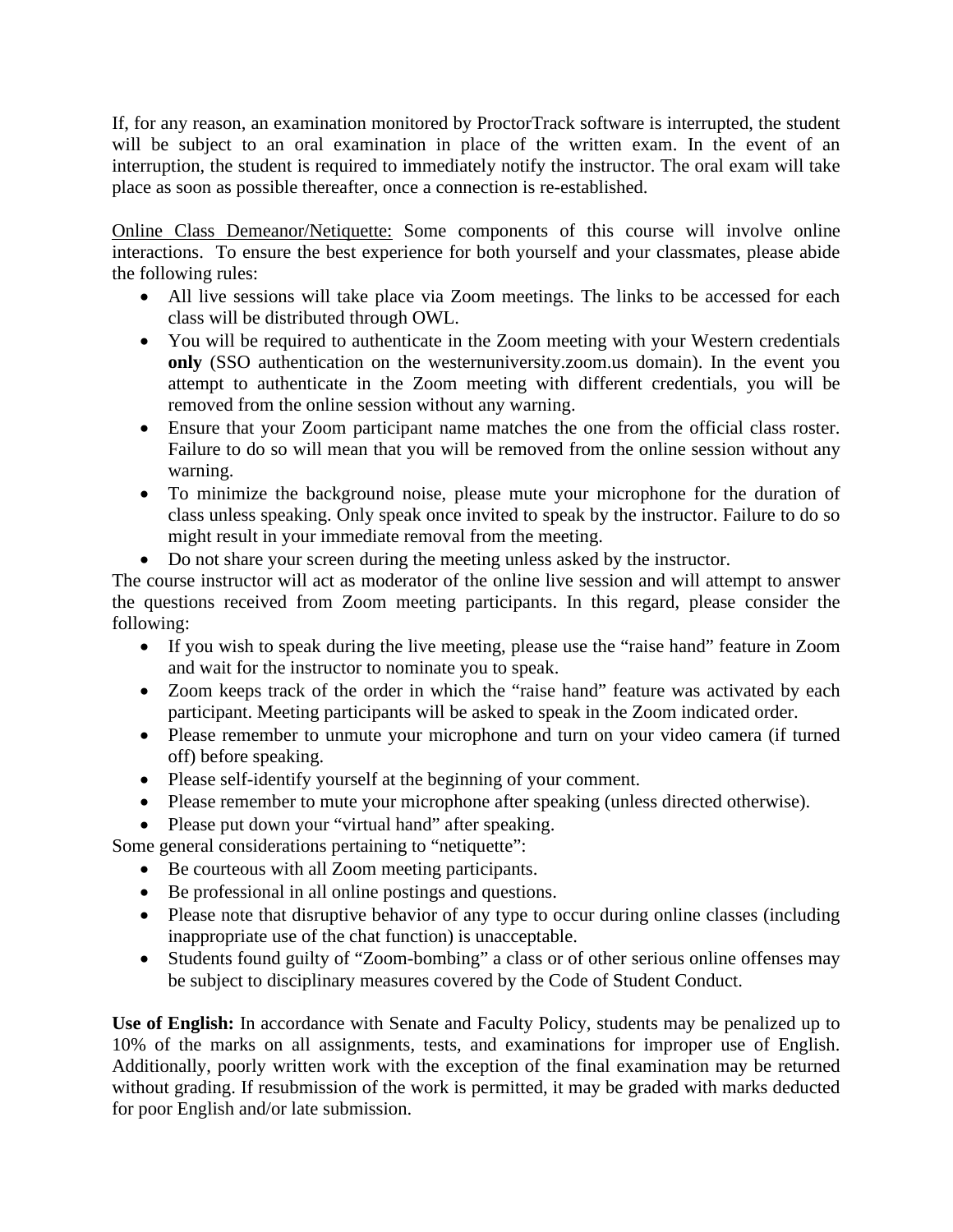**Attendance:** All scheduled components of the course are mandatory unless otherwise stated. Any student who, in the opinion of the instructor, is absent too frequently from virtual meetings will be reported to the Dean (after due warning has been given). On the recommendation of the program, and with the permission of the Dean, the student will be debarred from taking the regular final examination in the course.

**Absence Due to Illness or Other Circumstances:** Students with disabilities work with Accessible Education (formerly SSD) which provides recommendations for accommodation based on medical documentation or psychological and cognitive testing. The accommodation policy can be found here: [Academic Accommodation for Students with Disabilities.](https://www.uwo.ca/univsec/pdf/academic_policies/appeals/Academic%20Accommodation_disabilities.pdf)

**Academic Consideration for Student Absence:** Students will have up to two (2) opportunities during the regular academic year to use an on-line portal to self-report an absence during the term, provided the following conditions are met: the absence is no more than 48 hours in duration, and the assessment for which consideration is being sought is worth 30% or less of the student's final grade. Students are expected to contact their instructors within 24 hours of the end of the period of the self-reported absence, unless noted on the syllabus. Students are not able to use the self-reporting option in the following circumstances:

- for exams scheduled by the Office of the Registrar (e.g., December and April exams)
- absence of a duration greater than 48 hours,
- assessments worth more than 30% of the student's final grade,
- if a student has already used the self-reporting portal twice during the academic year

If the conditions for a Self-Reported Absence are *not* met, students will need to provide a Student Medical Certificate if the absence is medical, or provide appropriate documentation if there are compassionate grounds for the absence in question. Students are encouraged to contact their Faculty academic counselling office to obtain more information about the relevant documentation.

Students should also note that individual instructors are not permitted to receive documentation directly from a student, whether in support of an application for consideration on medical grounds, or for other reasons. **All documentation required for absences that are not covered by the Self-Reported Absence Policy must be submitted to the Academic Counselling office of a student's Home Faculty.**

For Western University policy on Consideration for Student Absence, see

[Policy on Academic Consideration for Student Absences -](https://www.uwo.ca/univsec/pdf/academic_policies/appeals/Academic_Consideration_for_absences.pdf) Undergraduate Students in First Entry [Programs](https://www.uwo.ca/univsec/pdf/academic_policies/appeals/Academic_Consideration_for_absences.pdf)

and for the Student Medical Certificate (SMC), see:

[http://www.uwo.ca/univsec/pdf/academic\\_policies/appeals/medicalform.pdf.](http://www.uwo.ca/univsec/pdf/academic_policies/appeals/medicalform.pdf)

**Religious Accommodation:** Students should consult the University's list of recognized religious holidays, and should give reasonable notice in writing, prior to the holiday, to the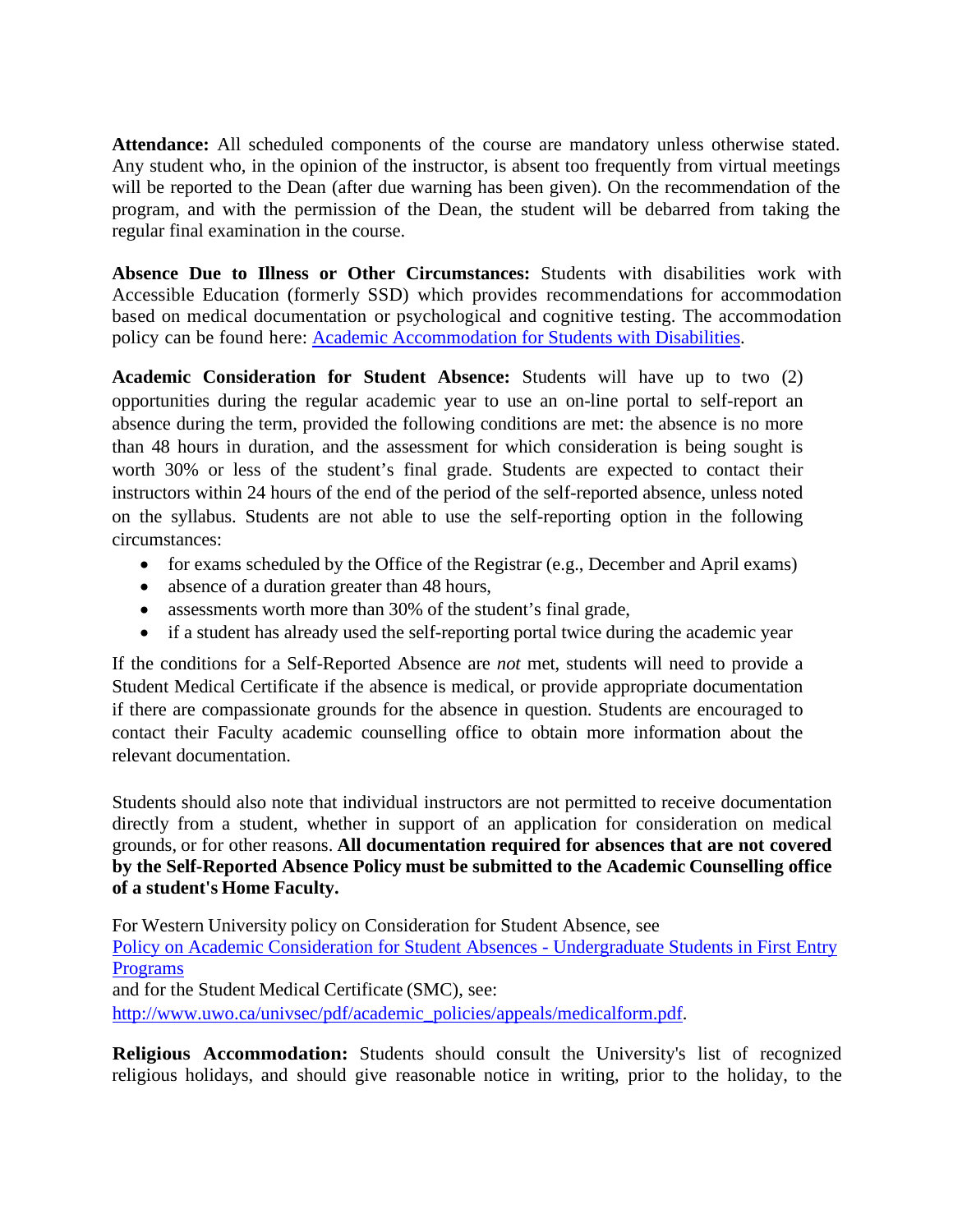Instructor and an Academic Counsellor if their course requirements will be affected by a religious observance. Additional information is given in the Western [Multicultural](https://multiculturalcalendar.com/ecal/index.php?s=c-univwo) Calendar.

**Cheating and Plagiarism:** Students must write their essays and assignments in their own words. Whenever students take an idea or a passage from another author, they must acknowledge their debt both by using quotation marks where appropriate and by proper referencing such as footnotes or citations. University policy states that cheating, including plagiarism, is a scholastic offence. The commission of a scholastic offence is attended by academic penalties, which might include expulsion from the program. If you are caught cheating, there will be no second warning.

All required papers may be subject to submission for textual similarity review to commercial plagiarism-detection software under license to the University for the detection of plagiarism. All papers submitted will be included as source documents on the reference database for the purpose of detecting plagiarism of papers subsequently submitted to the system. Use of the service is subject to the licensing agreement, currently between the University of Western Ontario and Turnitin.com [\(http://www.turnitin.com\)](http://www.turnitin.com/).

Scholastic offences are taken seriously and students are directed to read the appropriate policy, specifically, the definition of what constitutes a Scholastic Offence, in the relevant section of the Academic Handbook:

[http://www.uwo.ca/univsec/pdf/academic\\_policies/appeals/scholastic\\_discipline\\_undergrad.pdf](http://www.uwo.ca/univsec/pdf/academic_policies/appeals/scholastic_discipline_undergrad.pdf)

**Use of Electronic Devices:** Turn off all sound for pagers and cell phones. Students may use laptops, tablet computers, or smart phones *only* to access the course OWL site during lectures and tutorials. Use of *nonprogrammable* calculators *only* is permitted during quizzes and examinations. No other electronic devices may be used at any time during lectures, tutorials, or examinations.

**Policy on Repeating All Components of a Course:** Students who are required to repeat an Engineering course must repeat all components of the course. No special permissions will be granted enabling a student to retain laboratory, assignment, or test marks from previous years. Previously completed assignments and laboratories cannot be resubmitted by the student for grading in subsequent years.

**Internet and Electronic Mail:** Students are responsible for regularly checking their Western e-mail and the course web site [\(https://owl.uwo.ca/portal/\)](https://owl.uwo.ca/portal/) and making themselves aware of any information that is posted about the course. If the student fails to act on information that has been posted on these sites and does so without a legitimate explanation (i.e., those covered under the illness/compassionate form), then there are NO grounds for an appeal.

**Accessibility:** Please contact the course instructor if you require material in an alternate format or if any other arrangements can make this course more accessible to you. You may also wish to contact Services for Students with Disabilities (SSD) at 519-661-2111 ext. 82147 for any specific question regarding an accommodation.

**Support Services:** Office of the Registrar,<http://www.registrar.uwo.ca/>